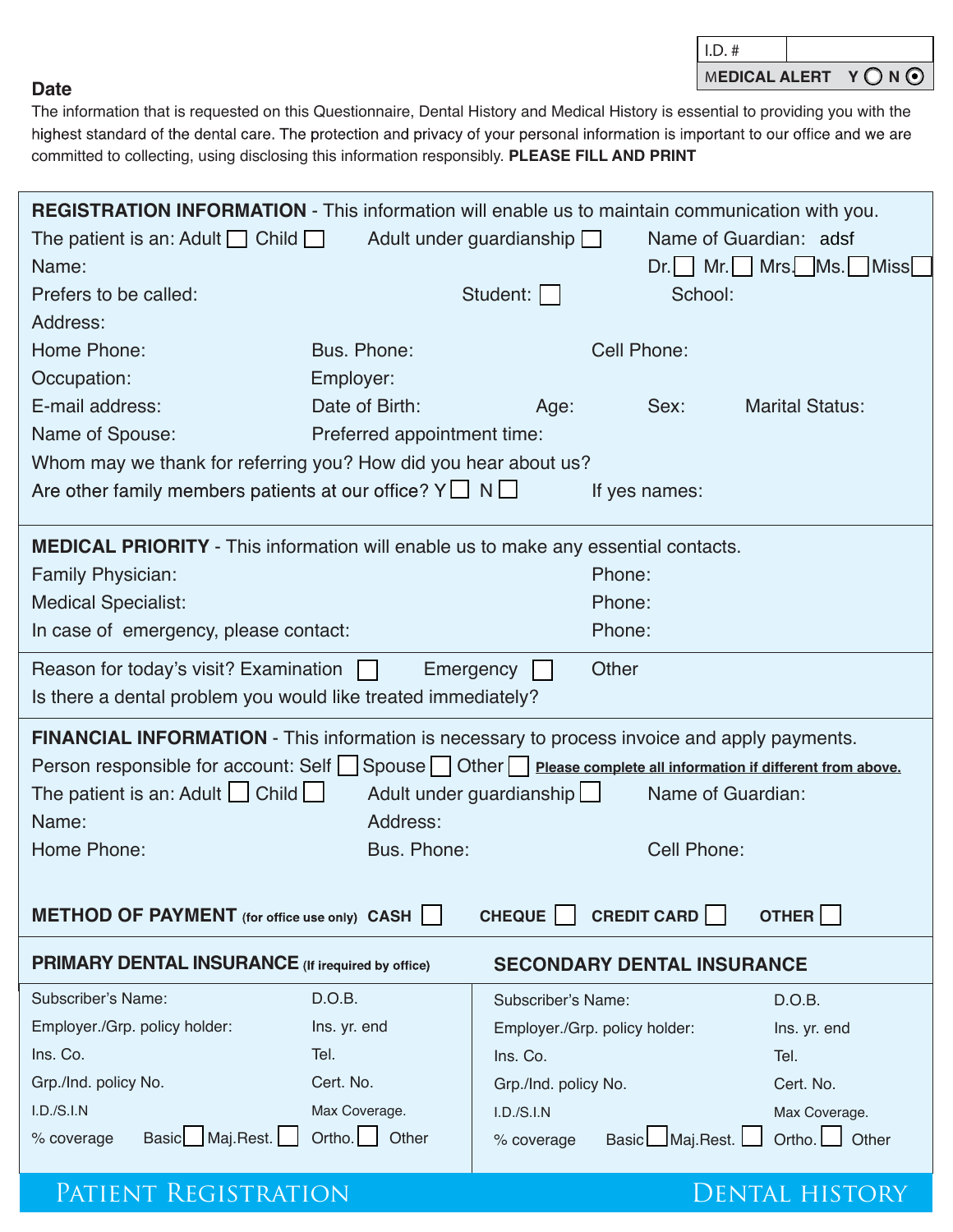|  | Is there a dental problem you would like treated immediately? Yes $\Box$ No $\Box$ |  |  |
|--|------------------------------------------------------------------------------------|--|--|
|--|------------------------------------------------------------------------------------|--|--|

**YES NO**

|                                  | Date of your last visit? Last dental cleaning? Last X-rays?                                                                                                |  |
|----------------------------------|------------------------------------------------------------------------------------------------------------------------------------------------------------|--|
| 1.                               | Have you been seeing a dentist regularly?                                                                                                                  |  |
| 2.                               | Why did you leave your last dentist?                                                                                                                       |  |
| З.                               | Have you ever had any of the following?                                                                                                                    |  |
|                                  | - Periodontal Treatment? (treatment of the gums)                                                                                                           |  |
|                                  | - Orthodontic Treatment? (to straighten or realign teeth)                                                                                                  |  |
|                                  | - A bite plate or any other appliance?                                                                                                                     |  |
|                                  | - Oral surgery? (surgery in or about the mouth/jaw joint, or implant surgery in on or both of your jaw joints?)                                            |  |
|                                  | If you answered "yes" to the last question, who performed the surgery? When?                                                                               |  |
|                                  | Are you being followed up by a dental specialist?                                                                                                          |  |
|                                  | 4. Are there any growths or sore spots/swelling in your mouth?                                                                                             |  |
| 5.                               | Do you gums bleed when brushing or eating, or do you suffer from pain or swelling of your gums?                                                            |  |
| 6.                               | Have you noticed any loose teeth, or, have any of you teeth shifted?                                                                                       |  |
| $7_{\scriptscriptstyle{\ddots}}$ | Does food catch between your teeth?                                                                                                                        |  |
| 8.                               | Are any of your teeth sensitive to heat, cold, sweets, or pressure?                                                                                        |  |
|                                  | 9. Have you been advised to take antibiotics before a dental appointment?                                                                                  |  |
|                                  | 10. Do you use dental floss, poxabrush or stimudents? How often?                                                                                           |  |
|                                  | 11. How often do you brush your teeth? Do you feel that you have bad breath?                                                                               |  |
|                                  | 12. Have you ever experienced any of the following jaw problems:                                                                                           |  |
|                                  | - Popping/clicking in your jaw joints?                                                                                                                     |  |
|                                  | - Difficulty in opening or closing?                                                                                                                        |  |
|                                  | - Pain when teeth are clenched?                                                                                                                            |  |
|                                  | - Pain or difficulty while chewing?                                                                                                                        |  |
|                                  | 13. Do you have any of the following habits?                                                                                                               |  |
|                                  | - Clenching or grinding your teeth while awake or asleep?                                                                                                  |  |
|                                  | - Do you bite your cheek or lip?                                                                                                                           |  |
|                                  | - Mouth breathing while awake or asleep?                                                                                                                   |  |
|                                  | - Placing foreign objects in your mouth (pencils, nails, pipes, pins, fingernails)?<br>14. Do you have any emotion concerns about having dental treatment? |  |
|                                  | 15. Have you ever had an upsetting experience in a dental office, or any complication                                                                      |  |
|                                  | during or following dental treatment, or, do you have any questions or concerns?                                                                           |  |
|                                  | 16. Do you feel your dental health influences your overall health?                                                                                         |  |
|                                  | 17. On a scale of 1-10, 10 being highest, how important is it for you to keep your natural teeth?                                                          |  |
|                                  |                                                                                                                                                            |  |

## **GENERAL RELEASE (Press sign after completing medical questionnaire.)**

"I authorize the dentist to perform diagnostic procedures as may be required to determine necessary treatment. I have been advised of the privacy policy of the office and that personal information will be collected, used and disclosed with the guidelines of the policy. I authorize release, to my insurance company / plan administrator, the information contained in claims electronically and for direct assignment to the dental office, if applicable. I understand that responsibility for payment of the dental service for myself and my dependents is mine, and I assume responsibility for fees associated with these services. \*\* Please note: A \$50 - \$100 per 1/2 hour fee may be charged for any missed appointment without 2 business days notification."

Signature: Patient Parent Parent Guardian Guardian Current Current Current Current Current Current Current Curr

**Reviewed by Treating Dentist:**  $\blacksquare$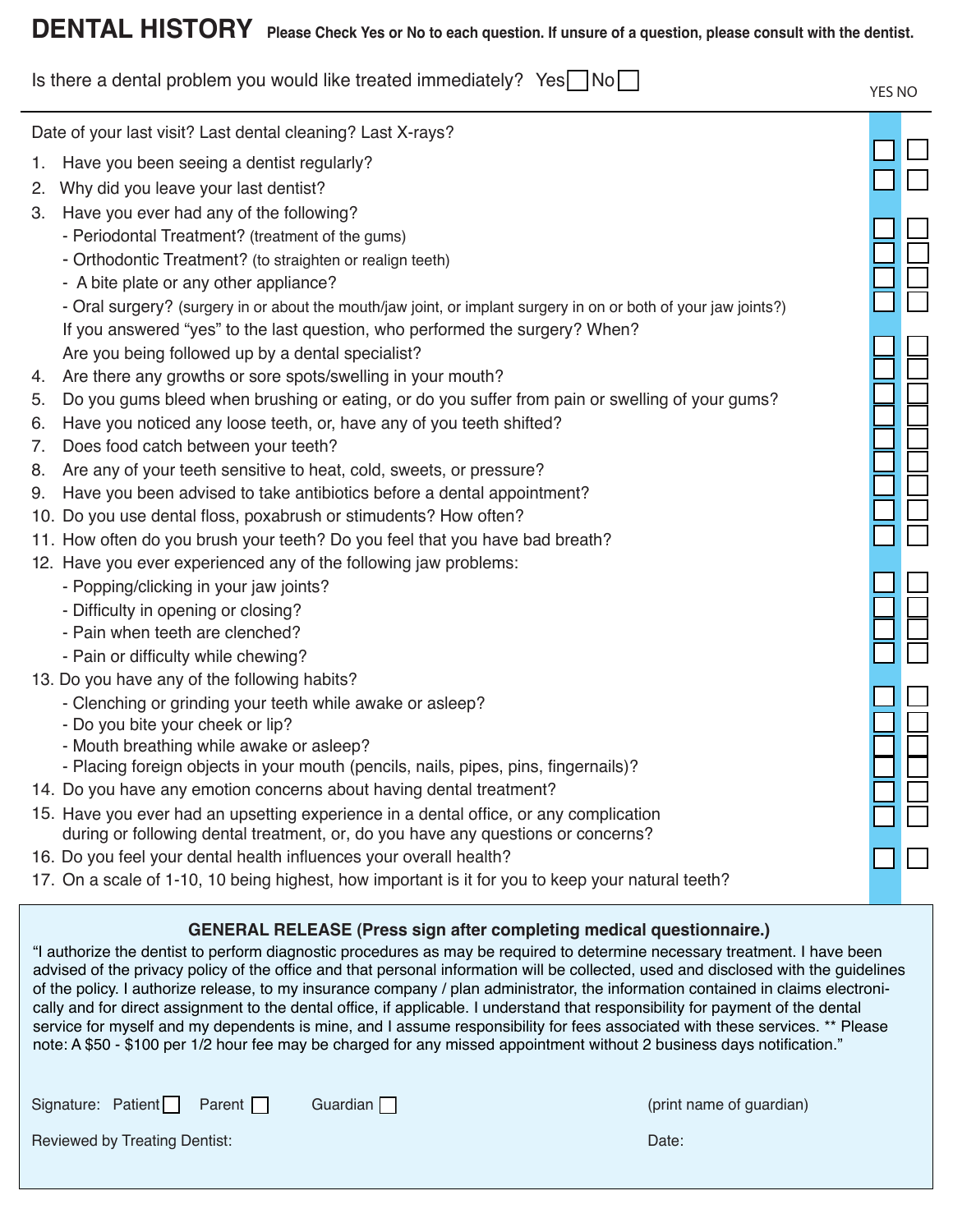| Are you being treated for any medical condition at present or within the past two years? If yes, please explain:<br>1.<br>YES NO<br>Physician:<br>Phone:<br>Have you been hospitalized in the past two years?<br>When was your last visit to a Physician?<br>Last complete physical examination?<br>$\Box$<br>Have you recently, or are you presently, taking any prescription or non-prescription drugs incl. herbal remedies?<br>2.<br>1.<br>З.<br>5.<br>4.<br>6.<br>$\Box$<br>$\Box$<br>Have you ever reacted adversely to any medications or injections? (Please circle.) E.g. Penicillin, or other antibiotics<br>aspirin, codeine, local anaesthetic (freezing), nitrous oxide, or any other medicine:<br>$\overline{\mathsf{H}}$<br>$\boxminus$<br>Have you been advised against taking any specific medication?<br>Do you have any of the following? Asthma, Hay Fever, Food Allergies, Mental or Latex Allergies, Skin Rashes, Hives,<br>or any other allergic condition?<br>$\Box$<br>$\Box$<br>Do any of these allergic conditions result in headache, nausea, swelling, shortness of breath, or chest constriction?<br>If so, please explain:<br>Is there a family history of Diabetes, Cancer, or Heart Disease?<br>$\Box$<br>Do you bleed EXCESSIVELY from acute or injury, or bruise easily?<br>$\Box$<br>$\Box$<br>Do your ankles, feet or hands swell?<br>$\Box$<br>$\Box$<br>$\overline{\Box}$<br>$\overline{\Box}$<br>$\Box$<br>亘<br>$\Box$<br>88<br>89<br>$\bar{\Box}$<br>$\Box$<br>Ō<br>19. Do you have any hearing difficulties?<br>Do you drink alcohol?  <br>20. Do you smoke or use any other forms of tobacco?<br>If so, how much?<br>Are you wearing the transdermal nicotine patch?<br>Ħ<br>Ō<br>21. Are you alcohol and/or drug dependent?<br>and, Have you received treatment?<br>22. INDICATE WHICH OF THE FOLLOWING YOU PRESENTLY HAVE OR EVER HAD:<br>Glaucoma<br>Lupus<br>Head/Neck Injuries<br>Malignant Hyperthermia<br>Anemia<br>Heart Disease or Attack<br>Mental/nervous disorder<br>Arthritis/rheumatism/Gout<br><b>Heart Murmur</b><br>Mitral valve prolapse<br>8<br>0<br>$\Box$<br>Artificial heart valve<br><b>Heart Pacemaker</b><br>Organ transplant/medical implant<br>Ō<br>Ē<br><b>Psychiatric Treatment</b><br><b>Heart Rhythm Disorder</b><br>⊔<br>Radiation treatment/chemotherapy<br>Heart Surgery/Chest Pains<br>$\Box$<br>$\Box$<br>Hepatitis A B C<br>Scarlet fever ---Rheumatic fever<br>$\overline{\phantom{a}}$<br>$\overline{\phantom{a}}$<br>Sickle cell disease<br>Herpes<br>$\Box$<br>High/Low Blood Pressure<br>Sinus trouble<br>$\Box$<br>$\Box$<br>П<br>Hodgkin's Disease<br>Stomach/intestinal problems/Ulcers<br>E<br>$\Box$<br>Hyper (Hypo) Glycemia<br>Stroke/Paralysis<br>$\overline{\Box}$<br>$\Box$<br>Hypertension<br><b>Thyroid Disease</b><br>$\Box$<br>$\Box$<br>$\Box$<br>Inflammatory Bowel Disease<br>Tuberculosis<br><b>Diabetes</b><br>$\overline{\phantom{a}}$<br>$\Box$<br>Jaundice<br><b>Venereal Disease</b><br>$\Box$<br>$\Box$<br>Kidney Disease<br>Surgery in hospital<br>$\Box$<br>$\Box$<br>$\Box$<br>Liver Disease<br>Fainting or dizzy spells<br><b>Steroid Therapy</b><br>П<br>$\Box$<br>$\Box$<br>Lung Disease<br>Other<br><b>Measles</b><br>$\overline{\phantom{a}}$<br>had any of the following:<br><b>Mumps</b><br><b>Strep Throat</b><br>(Please indicate approximate date)<br>П<br>Chicken Pox<br><b>Tonsillitis</b><br>$\mathbf{I}$<br>27. Women only: Are you pregnant or suspect you may be? $\Box$ Expected delivery date?<br>Are you breast feeding? | Patient/Parent/<br>Ÿ<br>D.O.B<br>M<br>Name:<br>M<br>Date:<br>D<br>D<br><b>Guardian Initial:</b>                                                                                                                                                                                                                                                                                                                                                                                                                         |  |  |  |  |  | Y |  |  |  |
|-------------------------------------------------------------------------------------------------------------------------------------------------------------------------------------------------------------------------------------------------------------------------------------------------------------------------------------------------------------------------------------------------------------------------------------------------------------------------------------------------------------------------------------------------------------------------------------------------------------------------------------------------------------------------------------------------------------------------------------------------------------------------------------------------------------------------------------------------------------------------------------------------------------------------------------------------------------------------------------------------------------------------------------------------------------------------------------------------------------------------------------------------------------------------------------------------------------------------------------------------------------------------------------------------------------------------------------------------------------------------------------------------------------------------------------------------------------------------------------------------------------------------------------------------------------------------------------------------------------------------------------------------------------------------------------------------------------------------------------------------------------------------------------------------------------------------------------------------------------------------------------------------------------------------------------------------------------------------------------------------------------------------------------------------------------------------------------------------------------------------------------------------------------------------------------------------------------------------------------------------------------------------------------------------------------------------------------------------------------------------------------------------------------------------------------------------------------------------------------------------------------------------------------------------------------------------------------------------------------------------------------------------------------------------------------------------------------------------------------------------------------------------------------------------------------------------------------------------------------------------------------------------------------------------------------------------------------------------------------------------------------------------------------------------------------------------------------------------------------------------------------------------------------------------------------------------------------------------------------------------------------------------------------------------------------------------------------------------------------------------------------------------------------------------------------------------------------------------------------------------------------------------------------------------------------|-------------------------------------------------------------------------------------------------------------------------------------------------------------------------------------------------------------------------------------------------------------------------------------------------------------------------------------------------------------------------------------------------------------------------------------------------------------------------------------------------------------------------|--|--|--|--|--|---|--|--|--|
|                                                                                                                                                                                                                                                                                                                                                                                                                                                                                                                                                                                                                                                                                                                                                                                                                                                                                                                                                                                                                                                                                                                                                                                                                                                                                                                                                                                                                                                                                                                                                                                                                                                                                                                                                                                                                                                                                                                                                                                                                                                                                                                                                                                                                                                                                                                                                                                                                                                                                                                                                                                                                                                                                                                                                                                                                                                                                                                                                                                                                                                                                                                                                                                                                                                                                                                                                                                                                                                                                                                                                             | Please Check Yes or No to each question. If unsure of a question, please consult with the dentist.                                                                                                                                                                                                                                                                                                                                                                                                                      |  |  |  |  |  |   |  |  |  |
|                                                                                                                                                                                                                                                                                                                                                                                                                                                                                                                                                                                                                                                                                                                                                                                                                                                                                                                                                                                                                                                                                                                                                                                                                                                                                                                                                                                                                                                                                                                                                                                                                                                                                                                                                                                                                                                                                                                                                                                                                                                                                                                                                                                                                                                                                                                                                                                                                                                                                                                                                                                                                                                                                                                                                                                                                                                                                                                                                                                                                                                                                                                                                                                                                                                                                                                                                                                                                                                                                                                                                             | 2.<br>3.<br>4.                                                                                                                                                                                                                                                                                                                                                                                                                                                                                                          |  |  |  |  |  |   |  |  |  |
|                                                                                                                                                                                                                                                                                                                                                                                                                                                                                                                                                                                                                                                                                                                                                                                                                                                                                                                                                                                                                                                                                                                                                                                                                                                                                                                                                                                                                                                                                                                                                                                                                                                                                                                                                                                                                                                                                                                                                                                                                                                                                                                                                                                                                                                                                                                                                                                                                                                                                                                                                                                                                                                                                                                                                                                                                                                                                                                                                                                                                                                                                                                                                                                                                                                                                                                                                                                                                                                                                                                                                             | 5.<br>6.<br>7.                                                                                                                                                                                                                                                                                                                                                                                                                                                                                                          |  |  |  |  |  |   |  |  |  |
|                                                                                                                                                                                                                                                                                                                                                                                                                                                                                                                                                                                                                                                                                                                                                                                                                                                                                                                                                                                                                                                                                                                                                                                                                                                                                                                                                                                                                                                                                                                                                                                                                                                                                                                                                                                                                                                                                                                                                                                                                                                                                                                                                                                                                                                                                                                                                                                                                                                                                                                                                                                                                                                                                                                                                                                                                                                                                                                                                                                                                                                                                                                                                                                                                                                                                                                                                                                                                                                                                                                                                             | 8.                                                                                                                                                                                                                                                                                                                                                                                                                                                                                                                      |  |  |  |  |  |   |  |  |  |
|                                                                                                                                                                                                                                                                                                                                                                                                                                                                                                                                                                                                                                                                                                                                                                                                                                                                                                                                                                                                                                                                                                                                                                                                                                                                                                                                                                                                                                                                                                                                                                                                                                                                                                                                                                                                                                                                                                                                                                                                                                                                                                                                                                                                                                                                                                                                                                                                                                                                                                                                                                                                                                                                                                                                                                                                                                                                                                                                                                                                                                                                                                                                                                                                                                                                                                                                                                                                                                                                                                                                                             | 9.<br>10.<br>11.<br>12. Has your weight, appetite or energy level changed dramatically recently?<br>13. Do you following a special diet or are you on a diet pill therapy?<br>14. Do you experience shortness of breath or chest pain when taking a walk or climbing stairs?<br>15. Have you tested HIV positive?<br>16. Do you have FREQUENT SEVERE headaches, earaches, ear/throat infections?<br>17. Have you every had any injury or surgery to your face or jaws?<br>18. Do you wear eyeglasses or contact lenses? |  |  |  |  |  |   |  |  |  |
|                                                                                                                                                                                                                                                                                                                                                                                                                                                                                                                                                                                                                                                                                                                                                                                                                                                                                                                                                                                                                                                                                                                                                                                                                                                                                                                                                                                                                                                                                                                                                                                                                                                                                                                                                                                                                                                                                                                                                                                                                                                                                                                                                                                                                                                                                                                                                                                                                                                                                                                                                                                                                                                                                                                                                                                                                                                                                                                                                                                                                                                                                                                                                                                                                                                                                                                                                                                                                                                                                                                                                             |                                                                                                                                                                                                                                                                                                                                                                                                                                                                                                                         |  |  |  |  |  |   |  |  |  |
|                                                                                                                                                                                                                                                                                                                                                                                                                                                                                                                                                                                                                                                                                                                                                                                                                                                                                                                                                                                                                                                                                                                                                                                                                                                                                                                                                                                                                                                                                                                                                                                                                                                                                                                                                                                                                                                                                                                                                                                                                                                                                                                                                                                                                                                                                                                                                                                                                                                                                                                                                                                                                                                                                                                                                                                                                                                                                                                                                                                                                                                                                                                                                                                                                                                                                                                                                                                                                                                                                                                                                             | A.I.D.S<br>Angina Pectoris<br>Artificial joints (hip, knee)<br><b>Blood Disorders</b><br><b>Bronchitis</b><br>Cancer/Tumors<br><b>Circulation Problems</b><br><b>Congenital Heart Lesions</b><br>Cortisone/steroid<br>Crohn's Disease<br>Emphysema<br>Epilepsy or seizures<br><b>Glandular Disorders</b><br>23. Has the CHILD PATIENT recently                                                                                                                                                                          |  |  |  |  |  |   |  |  |  |
|                                                                                                                                                                                                                                                                                                                                                                                                                                                                                                                                                                                                                                                                                                                                                                                                                                                                                                                                                                                                                                                                                                                                                                                                                                                                                                                                                                                                                                                                                                                                                                                                                                                                                                                                                                                                                                                                                                                                                                                                                                                                                                                                                                                                                                                                                                                                                                                                                                                                                                                                                                                                                                                                                                                                                                                                                                                                                                                                                                                                                                                                                                                                                                                                                                                                                                                                                                                                                                                                                                                                                             |                                                                                                                                                                                                                                                                                                                                                                                                                                                                                                                         |  |  |  |  |  |   |  |  |  |
|                                                                                                                                                                                                                                                                                                                                                                                                                                                                                                                                                                                                                                                                                                                                                                                                                                                                                                                                                                                                                                                                                                                                                                                                                                                                                                                                                                                                                                                                                                                                                                                                                                                                                                                                                                                                                                                                                                                                                                                                                                                                                                                                                                                                                                                                                                                                                                                                                                                                                                                                                                                                                                                                                                                                                                                                                                                                                                                                                                                                                                                                                                                                                                                                                                                                                                                                                                                                                                                                                                                                                             | 24. Do you currently have, or have you had in the past, any disease, condition or problem not listed above?<br>25. Is there anything else about your health we should be made aware of?<br>26. Do you wish to speak privately to the Doctor about any problem or medical condition?                                                                                                                                                                                                                                     |  |  |  |  |  |   |  |  |  |
| Are you taking any birth control pills? <b>Nomen over 50:</b> Are you aware of your bone mineral density?<br>MEDICAL HISTORY<br><b>MEDICAL HISTORY UPDATES</b>                                                                                                                                                                                                                                                                                                                                                                                                                                                                                                                                                                                                                                                                                                                                                                                                                                                                                                                                                                                                                                                                                                                                                                                                                                                                                                                                                                                                                                                                                                                                                                                                                                                                                                                                                                                                                                                                                                                                                                                                                                                                                                                                                                                                                                                                                                                                                                                                                                                                                                                                                                                                                                                                                                                                                                                                                                                                                                                                                                                                                                                                                                                                                                                                                                                                                                                                                                                              |                                                                                                                                                                                                                                                                                                                                                                                                                                                                                                                         |  |  |  |  |  |   |  |  |  |